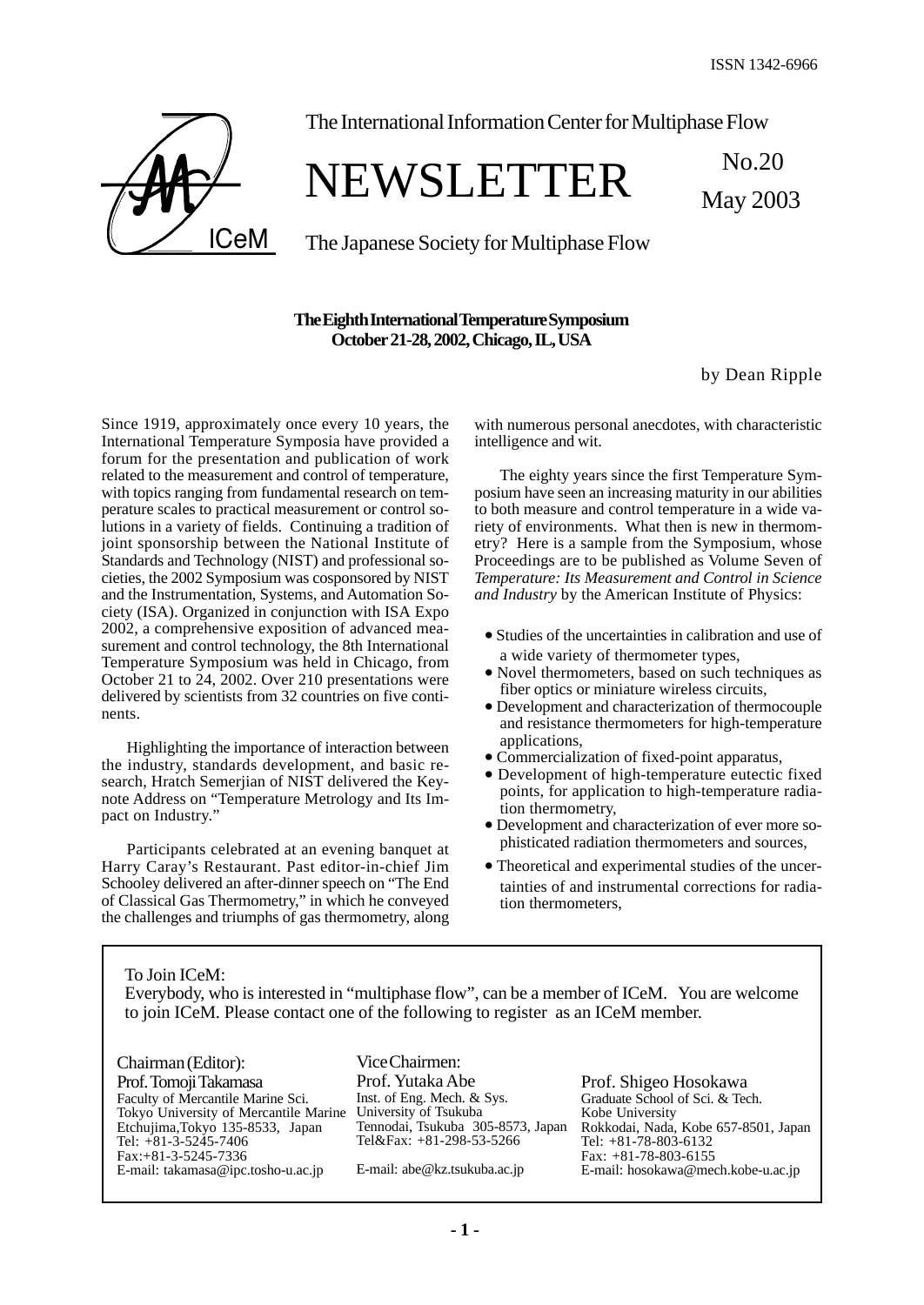- Careful measurements of the deviations of the present temperature scales from thermodynamic temperature,
- Comparisons of the realizations of temperature scales around the world, to establish the equivalence of temperature calibrations around the world in support of international trade,
- Descriptions of a number of realizations of the nowmature International Temperature Scale of 1990,
- Implementation of the new ultra-low temperature scale, the Provisional Low-Temperature Scale of 2000,
- The measurement of thermophysical properties at very high temperatures, and
- Applications in the semiconductor and metal processing industries, where temperature is critical for control of material properties.

The seven volumes of *Temperature: Its Measurement and Control in Science and Industry* offer a comprehensive education in the art of thermometry, and many of the topics covered can be found in no other publication. Publishing the Proceedings as hardbound volumes, with full Subject and Author Indexes, further adds to the archival character of this series. To continue this tradition, the papers of the Symposium were treated much like submissions to a scientific journal. Each paper was reviewed by two peers and carefully edited for grammar and consistent notation.

Dr. Dean Ripple Program Chair and Editor-in-Chief NIST 100 Bureau Drive, MS 8363 Bldg. 221, Rm. B128 Gaithersburg, MD 20899-8363 Phone: 301-975-4801 Fax: 301-548-0206 Email: dripple@nist.gov

#### **Report of the 6th ASME-JSME Thermal Engineering Joint Conference (AJTEC-2003)**

#### **March 16-20, 2003, Hawaii, USA**

#### by Shigefumi Nishio

The 6th ASME-JSME Thermal Engineering Joint Conference (AJTEC-2003) was held on March 16 to 20, 2003, in Hawaii Island, Hawaii. The American Society of Mechanical Engineers (ASME) and the Japan Society of Mechanical Engineers (JSME) have co-developed a successful series of joint conferences on thermal engineering at four-yearly intervals. The previous conferences in this series were held in: Honolulu, Hawaii (1983 and 1987); Reno, Nevada (1991); Maui, Hawaii (1995); and San Diego, California (1999).

The 21st century may be symbolized by the phrase of "integration and collaboration." In the new century, thermal engineers should make continued efforts to attain a better understanding of fundamental phenomena in thermal and energy systems. At the same time, we must increase our efforts to integrate thermal engineering in more complex systems involving other disciplines, and broaden our perspective to include an ever-widening range of time scales (from ultra rapid to long term phenomena) and length scales (from nanoscale to global). Such efforts require our will to challenge new technologies and collaborate with people working in other disciplines. The 21st century is welcoming such directions because the new century is facing some issues which can only be overcome by collaboration.

To provide a forum of for the interchange of such new ideas and the presentation of the latest work in the field, the conference covered the following fundamental and applied topics in thermal engineering.

 Thermal Engineering in Topical Areas; Heat transfer Transfer and Transport Phenomena in Micro/

Nanoscale Systems, Heat and Mass Transfer Issues in Biotechnology, Thermal Engineering in Electronic Equipment and Information Technology, Thermal Engineering in New Energy Systems, Thermal Aspects of Environmental Engineering and Technology, Thermal Engineering in Manufacturing, Material Processing and Recycling

- Thermal Engineering in Mechanical and Energy Systems; Energy Systems and Equipment, Combustion Systems, Thermal Engineering in Cryogenic Systems, Thermal Engineering in Space Systems, Heat Transfer Equipment and Thermal Devices
- Fundamentals in Thermal Engineering; Thermodynamics and Thermal Properties, Heat Conduction, Thermal Radiation, Convective Heat and Mass Transfer, Turbulent Phenomena, Heat Transfer and Transport Phenomena in Multiphase Systems, Fire and Combustion Phenomena, Measurement and Diagnostics/Advances in Experimental Techniques, Computational Heat Transfer/Inverse Analysis and Design in Thermal Systems

Throughout the conference, the following eight keynote papers and 376 general papers (118 from US, 189 from Japan, and 69 from other countries) were presented:

- J.R. Howell (The Use of Inverse Methods for the Design and Controll of Radiant Sources)
- P. Ayyaswamy (Three-dimensional Bone-like Tissue Generation in Rotating-wall Bioreactors)
- F. Issacci (Thermal Management and Transport Phenomena in Fuel Cell Systems – -Practical Is-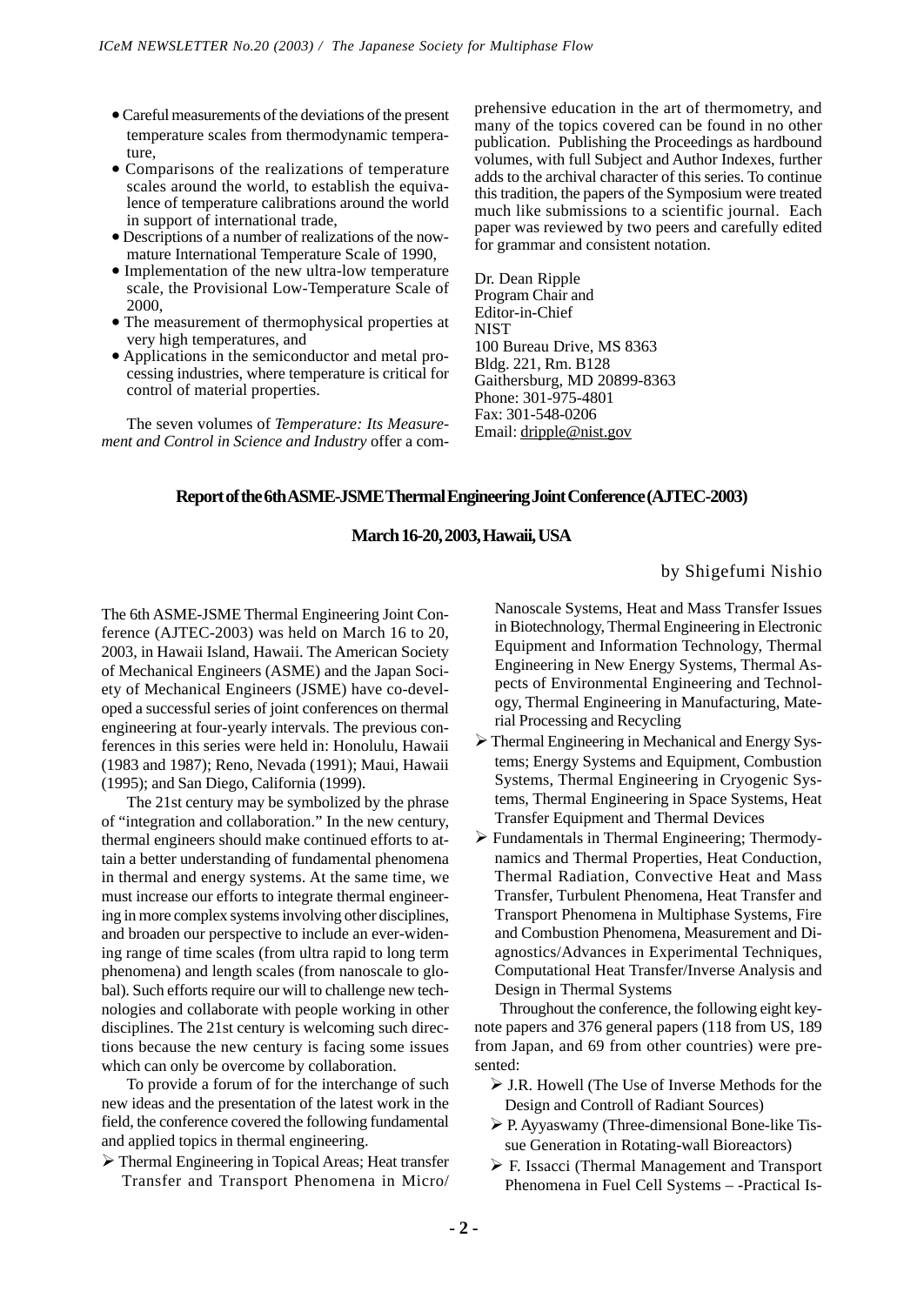sues)

- A. Majumdar (Nanoscale Heat and Mass Transfer Issues in Energy Conversion and Biotechnology)
- $\triangleright$  S. Hirasawa (Knowledge Database of Thermal Control in Manufacturing (Including Micro-Manufacturing)
- M. Katsuki (Recent Advances in Combustion Technology for Heating Processes)
- M. Akai (Towards a Deep Reduction of GHG Emissions beyond Kyoto TragetTarget)
- H. Honda (Advances in Enhanced Boiling Heat Transfer from Electronic Components by Use)

JSME played was the lead society of the conferences in this series for the first time and the success of this conference was supported by voluntary efforts by the members of the organizing committee. The total of attendees was 385 (112 from US, 229 from Japan, 44 from other countries). We trust that the technical content of this conference brought about the new era with

"integration and collaboration" to thermal engineering and we look forward to the continued success of the ASME-JSME Thermal Engineering Joint Conference.

Prof. Shigefumi Nishio , Co-Chair (JSME) Institute of Industrial Science, University of Tokyo 4-6-1, Komaba, Keguro-ku, Tokyo 153-8505 TEL: +81-3-5452-6172 Fax: +81-3-5452-6173 E-mail: nishios@iis.u-tokyo.ac.jp

Prof. Adrienne Lavine, Co-Chair (ASME) University of California, Los Angeles Mechanical and Aerospace Engineering Department 38-137F Engineering IV, Box 951597 Los Angeles, CA 90095-1597 TEL: +01-310-825-7468 FAX: +01-310-206-2302 E-mail: lavine@seas.ucla.edu

#### **Sixth ASME/JSME Thermal Engineering Joint Conference AJTEC 2003 March 16 to 20, 2003, Hawaii, USA**

by Yutaka Abe

The 6th ASME-JSME Thermal Engineering Joint Conference (AJTEC2003) was held in Hawaii Island, Hawaii in USA. The conference was held at Hapuna Beach Prince Hotel, Cohala Coast, Hawaii Island which has the most beautiful beach in USA.

The conference has been co-developed by the American Society of Mechanical Engineers (ASME) and the Japan Society of Mechanical Engineers (JSME) as a series of joint conferences on thermal engineering at four-yearly intervals. The previous conferences were held in: Honolulu, Hawaii (1983 and 1987); Reno, Nevada (1991); Maui, Hawaii (1995); and San Diego, California (1999). AJTEC2003 was held again in Hawaii Island, Hawaii. JSME was the lead society of the AJTEC2003 in this series for the first time.

The conference is well organized and is completely succeed by the delightful planning and execution. The conference Co-Chair in JSME side is Professor Shigefumi Nishio of the University of Tokyo and the conference Co-Chair in ASME side is Professor Adrienne Lavine of University of California, Los Angeles. The success of this conference was supported by voluntary efforts by the members of the organizing committee, especially Prof. Satoh as the Secretary General of the conference and the CD-ROM committee.

Throughout the conference, following eight keynote papers were presented.

(ASME Keynote Papers):

- J.R. Howell, "The Use of Inverse Methods for the Design and Control of Radiant Sources"
- P. Ayyaswamy, "Three-dimensional Bone-like Tis-

sue Generation in Rotating-wall Bioreactors"

- F. Issacci, "Thermal Management and Transport Phenomena in Fuel Cell Systems Practical Issues"
- Majumdar, "Nanoscale Heat and Mass Transfer Issues in Energy Conversion and Biotechnology"
- (JSME Keynote Papers):
	- S. Hirasawa, "Knowledge Database of Thermal Control in Manufacturing (Including Micro-Manufacturing)"
	- M. Katsuki, "Recent Advances in Combustion Technology for Heating Processes"
	- M. Akai, "Towards a Deep Reduction of GHG Emissions beyond Kyoto Target"
	- H. Honda "Advances in Enhanced Boiling Heat Transfer from Electronic Components by Use" The topical areas of the conference were as follows.

It can be judged that the technical content of this conference will bring about the new era with integration and collaboration to thermal engineering.

(Thermal Engineering in Topical Areas):

- Heat Transfer and Transport Phenomena in Micro/ Nanoscale Systems
- Heat and Mass Transfer Issues in Biotechnology
- Thermal Engineering in Electronic Equipment and Information Technology
- Thermal Engineering in New Energy Systems
- Thermal Aspects of Environmental Engineering and Technology
- Thermal Engineering in Manufacturing, Material Processing and Recycling

(Thermal Engineering in Mechanical and Energy Sys-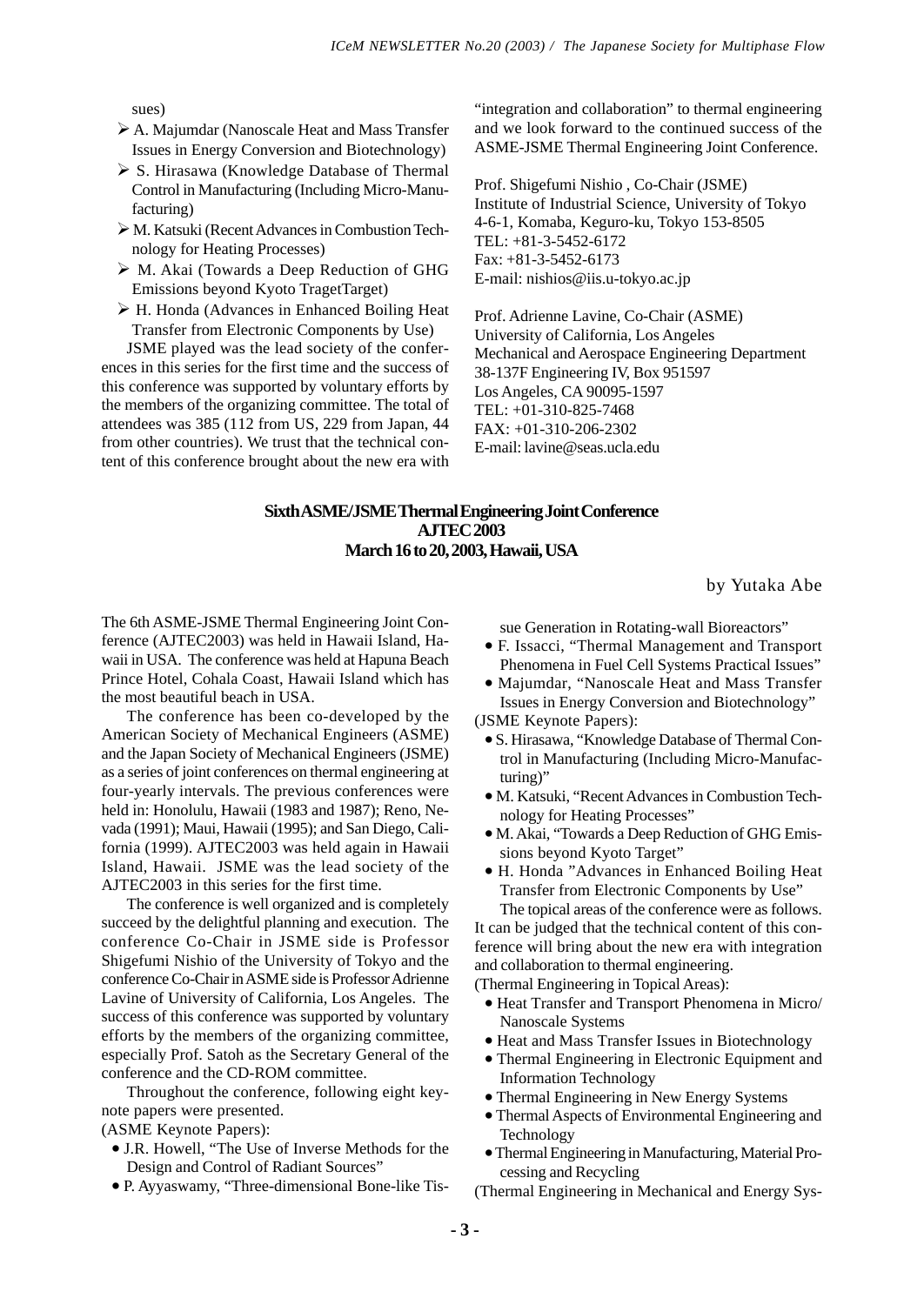tems):

- Energy Systems and Equipment
- Combustion Systems
- Thermal Engineering in Cryogenic Systems
- Thermal Engineering in Space Systems
- Heat Transfer Equipment and Thermal Devices (Fundamentals in Thermal Engineering):
	- Thermodynamics and Thermal Properties
- Heat Conduction
- Thermal Radiation
- Convective Heat and Mass Transfer
- Turbulent Phenomena
- Heat Transfer and Transport Phenomena in Multiphase Systems
- Fire and Combustion Phenomena
- Measurement and Diagnostics/Advances in Experimental Techniques

(Computational Heat Transfer/Inverse Analysis and

Design in Thermal Systems)

In the conference, much efforts were paid to integrate thermal engineering in more complex systems involving other disciplines, and broaden the perspective to include an ever-widening range of time scales (from ultra rapid to long term phenomena) and length scales (from nanoscale to global). And the conference provide a forum for the interchange of such new ideas and the presentation of the latest work in the field, the conference covered the fundamental and applied topics in thermal engineering.

Professor Yutaka Abe Institute of Engineering Mechanics and Systems University of Tsukuba Tsukuba, Ibaraki, 305-8573, Japan FAX: 0298-53-5266 E-mail: abe@kz.tsukuba.ac.jp.

#### **The Eurotherm Seminar No 72: THERMODYNAMICS, HEAT and MASS TRANSFER of REFRIGERATION MACHINES and HEAT PUMPS March 31-April 2, 2003, Valencia, Spain**

#### by José M. Corberán

Contributions in any fundamental or applied topic concerned with the main subject of the Seminar were invited to participate. Close to 90 abstracts were submitted to the Seminar. Finally, 70 peer reviewed papers were accepted and are included in the book of proceedings which was also published on CD format. They represent an excellent overview of the state of the art of the field in general, and a good sample of the new advances and recent developments on it.

Finally, 60 papers were presented during the three days of duration of the Seminar, and around 90 experts from all over the world, but mainly from Europe, attended it: Algeria, Austria, Belgium, Brazil, Denmark, Finland, France, Germany, Ireland, Israel, Italy, Japan, Mexico, Norway, Poland, Portugal, Russia, Spain, Sweden, United Kingdom.

The Seminar program was organised along 4 main chapters/sessions: Heat and mass transfer in refrigeration equipment, Refrigerant properties, System analysis and modelling, and Innovative cycles and systems. The contents are summarised in the following:

#### • **Heat and mass transfer in refrigeration equipment** (19 papers)

- *External Air* (3) Effect of the non-uniformity of the air flow through a plate and fin evaporator; Construction and test of an innovative evaporative cooler with ceramic tubes for A/C air cooling; A detailed CFD study about air flow through tube and fin geometries.
- *Boiling and evaporators* (11) New data about heat transfer coefficients and pressure drop were pre-

sented for different refrigerants and situations, especially for enhanced tubes and plate heat exchangers.

- *Condensation* (1) Electrohydrodynamical enhancement of condensation.
- *Absorption* (4) Assessment of an intermittent solar solid absorption (SrCl2/NH3) system with a rotary pipe for cooling purposes in desert areas; Model of absorption of solvable gas growing from an orifice in the absorbent; Spray absorbers  $(LiNO<sub>3</sub>-NH<sub>3</sub>)$ ; Falling film desorber performance with reflux cooler.

#### • **Refrigerant properties** (3 papers)

New thermophysical properties data of some refrigerants, mixtures of refrigerants and mixture with oil.

- **System analysis and modelling** (22 papers)
- *2nd law analysis of cycles* (3) Exergy efficiency analysis of air-refrigerating systems; General thermodynamic efficiency analysis with the numbers of irreversibility of the different processes involved; Three reservoirs refrigerator exergetic profit cost analysis.
- *System modelling* (5) Several models of refrigeration equipment or components.
- *Domestic refrigerators* (1) Air side heat transfer coefficient of the plate type evaporator of a domestic refrigerator.
- *Ice and cold storage* (5) Different and innovative solutions for ice production and storage.
- *Heat pumps* (3) A reversible air to water heat pump of commercial size; Year operation of a domestic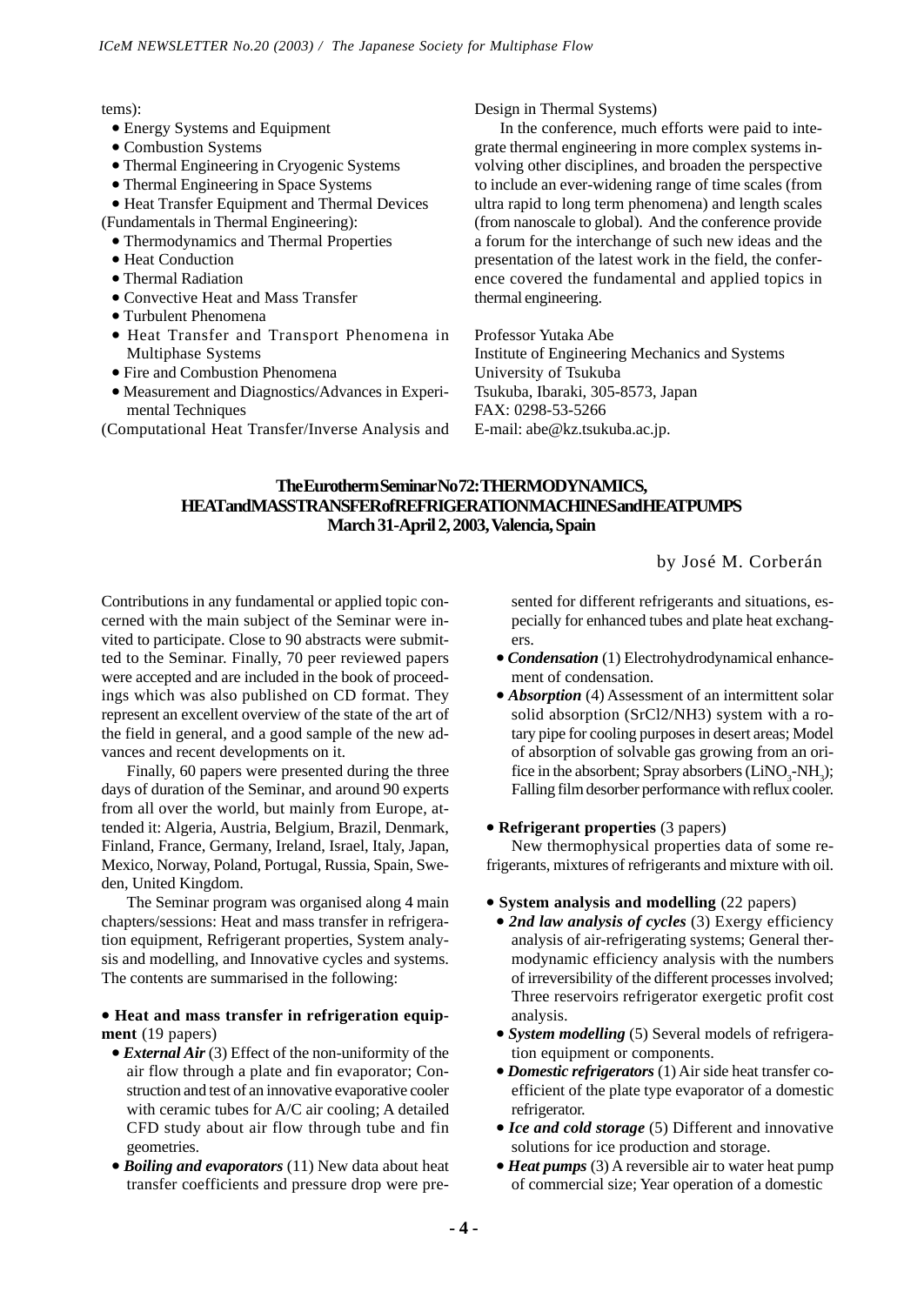- single house heat pump heating system; Advantages and disadvantages of different refrigerants for heatpump application.
- *Large and complex systems* (4) Temperature Control of multi-zone refrigeration systems; A installation of concentration by evaporation with mechanical vapour recompression; High efficiency design of large direct expansion systems for supermarkets; Analysis of the importance of the heating mode for A/C units of fresh food transportation containers.
- ·*A/C systems* (1) On-off conventional operation of a room A/C system vs. compressor variable speed.
- **Innovative cycles and systems** (16 papers)
	- $CO<sub>2</sub>$  (5) Importance of high gas pressure on attainable COP;  $CO<sub>2</sub>$  heat transfer characteristics at supercritical pressure of pure  $CO<sub>2</sub>$  and with oil; Heat and mass transfer in a  $\mathrm{CO}_2$  refrigeration plants; Thermodynamic analysis of  $CO<sub>2</sub>$  blends with R41, R23 and R32 for cascade refrigeration cycles.
- *Absorption, Waste heat recovery and heat transformer* (6) Directly coupled gax chiller/micro turbine combined system with waste heat recovery; Cooling system using geothermal energy recovery from hot water and solar energy; Absorption refrigeration cycle driven by low temperature heat sources; Best cycle and configuration for Ammonia absorption commercial machines with both cooling and heating capabilities; Absorption/Compression heat pump operating with organic fluid mixtures for industrial waste heat recovery; Adequate work-

ing mixtures with miscibility gap at low temperature for absorption heat transformers.

• *Others* (5) Liquid desiccant membrane dehumidification cycle for air conditioning; Novel barometric desalinisation plant; Steam jet ice storage system; Two-phase thermosyphon loop, Possible natural working fluids for solar-driven ejector refrigerator systems.

The final program, list of attendants, instructions to order the book of proceedings, and a gallery of photographs taken during the event, can be found at the following web site:

http://www.imst.upv.es/en/eu\_seminar.htm

This Seminar is organised by EUROTHERM every four years. The Refrigeration Division of the Royal Institute of Technology of Stockholm, Sweden, kindly expressed their willing to organise the next 3rd Seminar on Thermodynamics, Heat and Mass Transfer of Refrigeration Machines and Heat Pumps.

Prof. José M. Corberán IMST group IIE (Instituto de Ingeniería Energética) Departamento de Termodinámica Aplicada, ETSII Universidad Politécnica de Valencia Camino de Vera, 14 46022 Valencia, Spain Tel. 34 963877323 Fax. 34 963877329 Email. corberan@ter.upv.es Web: http://www.imst.upv.es

#### **First International Conference on Microchannels and Minichannels Report April 24-25, 2003, New York, USA**

by Hisashi UMEKAWA

First International Conference on Microchannels and Minichannels was held on April 24 to 25, 2003, in Rochester, New York, USA. The conference chair was Satish G Kandlikar (USA), and the conference co-chairs were Gian Piero Celata (Italy), Shigefumi Nishio (Japan), Peter Stephan (Germany) and Bernard Thonon (France) .

The interest in these channels has been spurred by needs in a number of applications during last five years. This was well demonstrated by the fact that 125 papers were submitted, and 184 investigators participated into this conference in spite of SARS and postwar condition. The number of the head authors of each nationality is as follows; US•@42, Korea 13, China 11, Japan 11, Germany 9, France 8, Canada 4, Italy 4, Taiwan4, Hon-Kong 3, U.K.3, Norway 2, Russia 2, Israel 1, Malaysia 1, Poland 1 and Sweden 1. Unfortunately, most of Chinese participants could not join to the conference owing to the visa problem, but the number of the participants among nationalities was kept even in a good balance. And as an indication of high interest in industrial applications, participants from many fields were seen.

The subjects classified by the conference committee are as follows: Boiling 25, Condensation 6, Fabrication 4, Fluidics 18, Heat Exchanger 14, Biological 4, Single Phase 19, Single Phase liquid 6, Single Phase numerical studies 7, Tribology 1 and Two Phase 17. These papers were presented in three parallel sessions. As the conclusion of this conference, a panel session was held at the last day, and the status and problem in this field were pointed out. Recently, so many Mini-Microchannel equipments were produced. Then so many experimental data were presented in this conference, but also a variety of theories were discussed. This does not mean that some new theory and experimental methods were presented, but most of the results were still based on the common knowledge in ordinary meth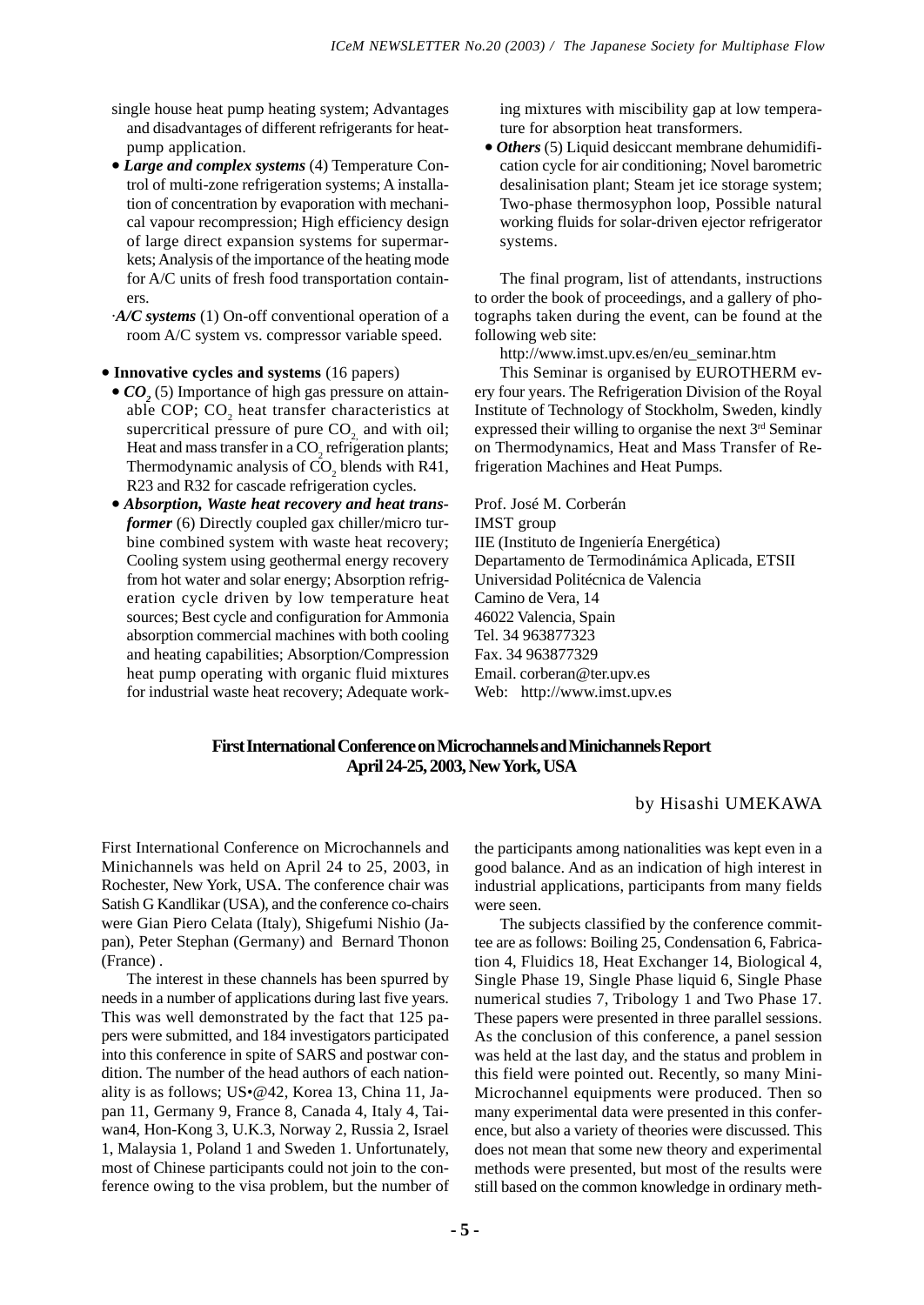ods and fact in Macrochnnels. In this sense, the really new knowledge and approaches will be indispensable.

During this conference, Prof. Yasunobu Fujita and Prof. Masahiro Shoji were awarded from ASME Heat Transfer Chapter Rochester Section for their valuable contributions in heat transfer and celebrations of their  $60<sup>th</sup>$  birthday.

The 2nd International Conference on Microchannels and Minichannels will be held in Rochester in June 2004. The detail information of the next conference will be found in web site in late June 2003. ( www.asme.org/ events/micromini ). At this moment, tentative informa-



tion of the important dates are as follows: Abstract: December 1, 2003 Complete paper due for review: January 12. 2004 Paper acceptance notification: February 23, 2004 Final paper due: March 15, 2004

Associate Professor Hisashi UMEKAWA Department of Mechanical Engineering Kansai University Yamate-cho 3-3-35, Suita, Osaka 564-8680, JAPAN FAX: +81-(0)6-6368-0804 E-mail: umekawa@kansai-u.ac.jp



#### **Future Meetings**

Following list includes Conference Name, Place, Date and Contact.

#### **Eleventh International Conference on Computational Methods and Experimental Measurements**

Halkidiki, Greece, May 12-14, 2003 Dr. Gaye McKeogh Conference Manager WESSEX INSTITUTE OF TECHNOLOGY Ashurst Lodge, Ashurst Southampton, SO40 7AA Tel: 44 (0) 238 029 3223 Fax: 44 (0) 238 029 2853 Email: gmckeogh@wessex.ac.uk http://www.wessex.ac.uk/conferences/2003/ cmem03/

#### **The 7th Asian Symposium on Visualization (7ASV)**

National University of Singapore, Singapore, May 26-30, 2003 7th ASV Secretariat c/o Integrated Meetings Specialist Pte Ltd 1122A Serangoon Road Singapore 328206 Tel: (65) 62955 790 Fax: (65) 62955 792 Email: 7ASV@inmeet.com.sg http://www.eng.nus.edu.sg/PACentre/7ASV/

#### **ANS Annual Mtg.**

San Diego, USA, June 1-5, 2003 http://www.ans.org/meetings/annual/

#### **tion Symposium The Third International Mediterranean Combus-**

Marrakech, MOROCCO, June 8-13, 2003 Dr. Federico Beretta Istituto di Ricerche sulla Combustione Consiglio Nazionale delle RicercheNapoli - ITALY E-mail: beretta@irc.na.cnr.it Prof. Nevin Selcuk Department of Chemical Engineering Middle East Technical UniversityAnkara - TURKEY E-mail: selcuk@metu.edu.tr Prof. Mohy S. Mansour Mechanical Engineering Department The American University in CairoCairo - EGYPT E-mail: mansourm@aucegypt.edu http://www.ichmt.org/Mcs-03

#### **Second International Conference on Fluid Structure Interaction**

Cadiz, Spain, June 24-26, 2003 Dr. Rachel Green Conference Secretariat WESSEX INSTITUTE OF TECHNOLOGY Ashurst Lodge, Ashurst Southampton, SO40 7AA Tel: 44 (0) 238 029 3223 Fax: 44 (0) 238 029 2853 Email: rgreen@wessex.ac.uk http://www.wessex.ac.uk/conferences/2003/ fluidstructure03/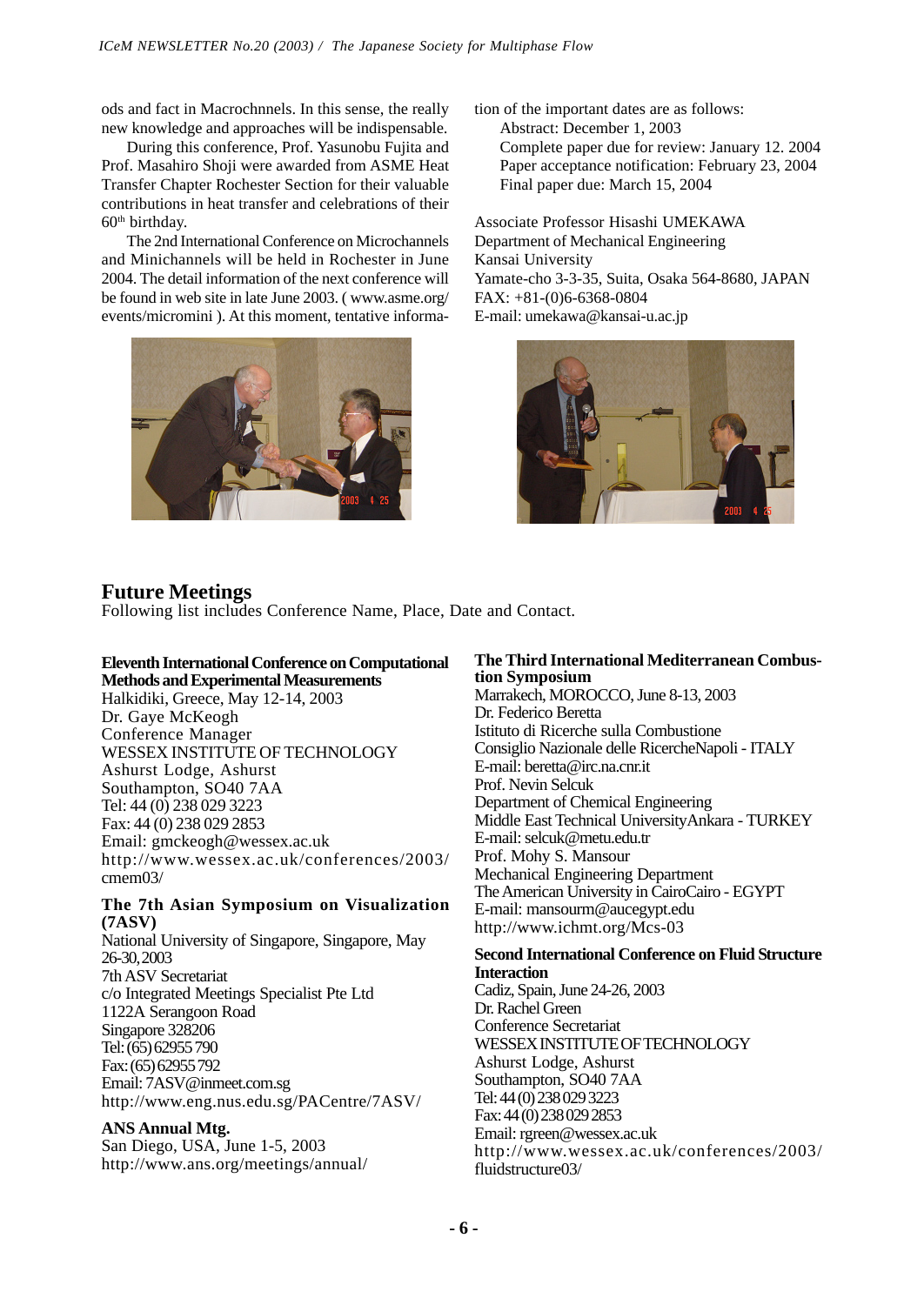#### **Turbulence and Shear Flow Phenomena-2003 (TSFP-3)**

Sendai, Japan, June 25-27, 2003 Prof. Toshio Miyauchi Tokyo Institute of Technology Email: TSFP3@navier.mes.titech.ac.jp http://www.tsfp3.mes.titech.ac.jp

#### **14th Int. Symp. on Transport Phenomena (ISTP-14)**

Bali, Indonesia, July 6-10, 2003 Dr. Yanuar ISTP-14 Secretariat Jurusan Teknik Mesin, Fakultas Teknik Universitas Indonesia Kampus UI-Depok Depok 16424, Indonesia Phone : 62 21 78886777,7270032 Fax: 62 21 7270033, 78886777 Email: yanuardr@yahoo.com http://www.eng.ui.ac.id/istp/

#### **4th ASME/JSME Joint Fluids Engineering Conference**

Hawaii, USA, July 6-10, 2003 Prof. Yutaka Tsuji Dept. of Mechanical Engrg. Osaka University 2-1 Yamadaoka, Suita Osaka 565, Japan Ph: 81-6-877-5111 ext. 5126 Fx: 81-6-876-4975 Email: tsuji@mech.osaka-u.ac.jp Prof. Masaaki Kawahashi Saitama University Dept. of Mechanical Engineering 255-Shimo -Okubo Saitama 338-8570, Japan Ph: +81 48-858-3443 Fx: 81-48-858-3711 Email: mkawa@mech.saitama-u.ac.jp http://www.asme.org/divisions/fed/events/ SymposiumFinalCall.pdf

#### **Microscale heat transfer 2**

Reims, France, July 8-10, 2003 Prof. N. Trannoy Eurotherm Seminar 75 Université de Reims, UTAP – LEO, Moulin de la Housse, B.P. 1039, F 51687 Reims Cedex 2, France Tel: (33) 3 26913392 Fax: (33) 3 26913250 Email: eurotherm75@univ-reims.fr http://www.univ-reims.fr/eurotherm75

#### **IEEES-1 The First International Exergy, Energy And Environment Symposium**

IZMIR, TURKEY, July 13-17, 2003 Prof. Ibrahim Dincer Department of Mechanical Engineering King Fahd University of Petroleum and Minerals (KFUPM) Box 127, Dhahran 31261, Saudi Arabia

Tel: 966-3-860-4497 Fax: 966-3-860-2949 E-mail: idincer@kfupm.edu.sa http://www.geocities.com/ieees03

#### **2003 Summer ASME Heat Transfer Conference**

Rio All Suites Hotel & Casino Las Vegas, Nevada, USA, July 21-23, 2003 Dr. Edison Aulestia Manager, Engineering Programs ASME International Three Park Avenue, MS 22W3 New York, NY 10016 Tel: 212-591-7159 Fax: 212-591-7671 Email: aulestiae@asme.org Dr. Carol Griffin Assistant, Engineering Programs ASME International Three Park Avenue, 22W3 New York, NY 10016 Tel: 212-591-7387 Fax: 212-591-7671 Email: griffinc@asme.org http://www.asmeconferences.org/ht03/ CallForPapers.cfm

#### **7th Triennial International Symposium on Fluid Control, Measurement and Visualization (FLUCOME'03)**

Sorrento, Italy, July 21-24, 2003 Prof. Giovanni M. Carlomagno Facoltà di Ingegneria DETEC P.le Tecchio, 80, 80125 Napoli - ITALY Tel (39) 081 7682178 Fax (39) 081 2390364 E-mail: flucome@unina.it http://www.flucome.unina.it

#### **6th International Conference on Gas-Liquid and Gas-Liquid-Solid Reactor Engineering**

University of British Columbia, Vancouver, Canada, August 17-20, 2003 Dr. Norman Epstein, GLS-6 Chair Department of Chemical & Biological Engineering The University of British Columbia 2216 Main Mall Vancouver, B.C., Canada, V6T 1Z4 Tel: 1 604 822-2815 Fax: 1 604 822-6003 E-mail: helsa@chml.ubc.ca http://www.conferences.ubc.ca/events/gls6/

#### **Transient Convective Heat and Mass Transfer in Single and Two-phase Flows** Cesme, Turkey, August 17-22, 2003

Professor Faruk Arinc ICHMT Secretary General Mechanical Engineering Department Middle East Technical University 06531 Ankara, Turkey Tel: +90-312-210 5214 & 1429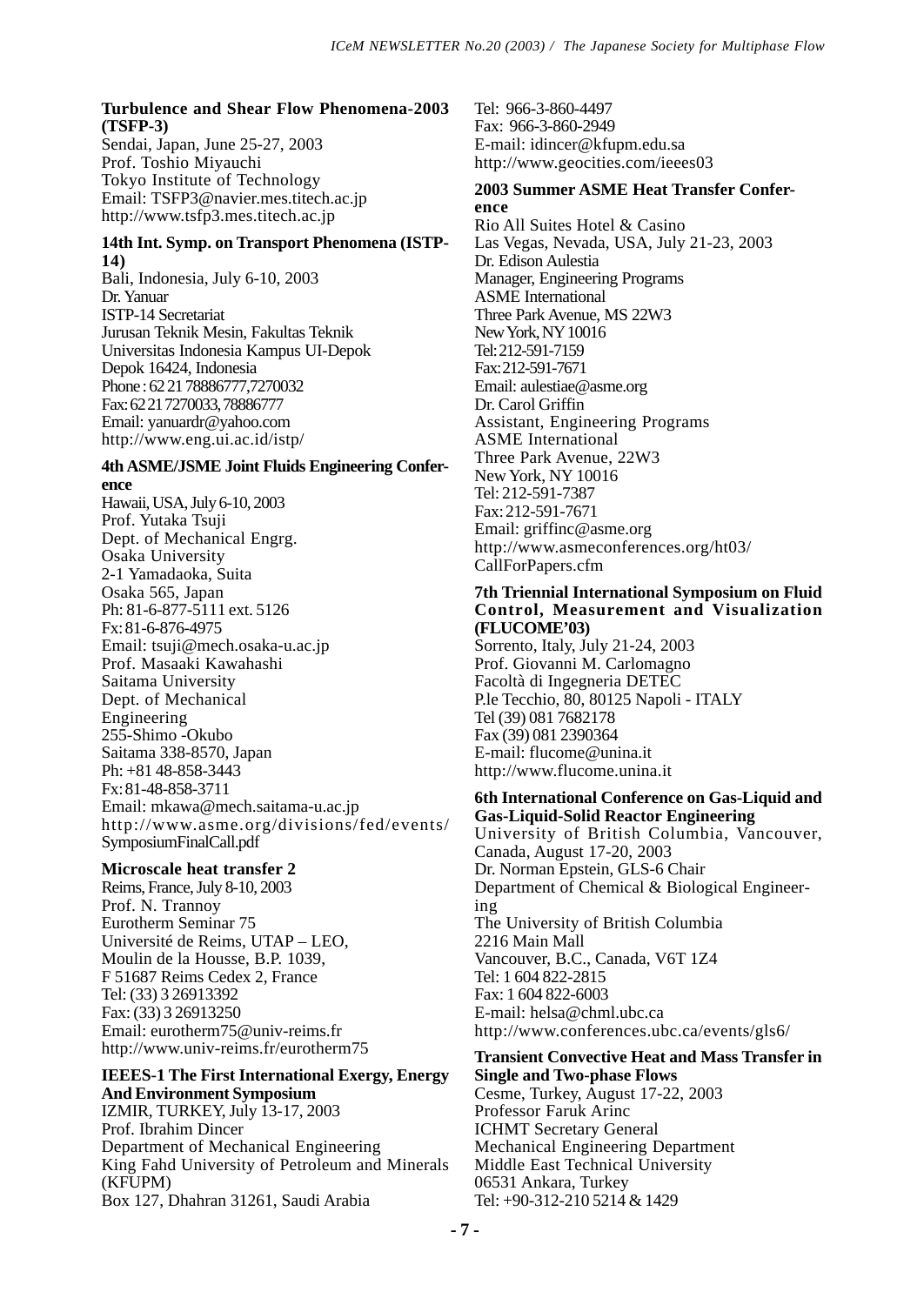Fax: +90-312-210 1331 & 1266 E-mail: arinc@metu.edu.tr http://www.ichmt.org/Trcon-03

#### **International Conference on Global Environment and Advanced Nuclear Power Plants (GENES4/ ANP2003)**

Kyoto Research Park, Kyoto, JAPAN, September 15- 19, 2003 Email: genesanp@utnl.jp http://genes4-anp2003.nuclear.jp

#### **Third European-Japanese Two-Phase Flow Group Meeting**

Certosa di Pontignano, Pontignano - 53010 Vagliagli , Italy, September 21-27, 2003 Dr. Gian Piero Celata ENEA Casaccia E-mail: celata@casaccia.enea.it, Prof. Iztok Zun University of Ljubljana E-mail: iztok.zun@fs.uni.lj.si Prof. Akio Tomiyama Kobe University E-mail: tomiyama@mech.kobe-u.ac.jp

#### **International Conference on Supercomputing in Nuclear Applications (SNA 2003)** Paris, France, September 22-24, 2003

Dr. René Pellat, Haut Commissaire CEA Email: sna-2003@cea.fr http://sna-2003.cea.fr/

#### **Tenth International Topical Meeting on Nuclear Reactor Thermal Hydraulics (NURETH-10)**

Seoul, Korea, October 5-9, 2003 Prof. Won-Pil Baek Principal Researcher/General Project Manager Thermal Hydraluic Safety Research Team Korea Atomic Energy Research Institute +82-42-868-8913 +82-11-9817-1667 E-mail: shchang@mail.kaist.ac.kr http://www.nureth10.org

#### **4th International Symposium on Turbulence, Heat and Mass Transfer**

Antalya, Turkey, October 12-17, 2003 Prof. K. Hanjalic, Chairman Department of Applied Physics, Delft University of Technology Lorentzweg 1, 2628 CJ Delft, The Netherlands Tel: +31 15 278 1735 Fax: +31 15 278 1204 E-mail: hanjalic@ws.tn.tudelft.nl Prof. Y. Nagano, Co-Chairman Department of Mechanical Engineering, Nagoya Institute of Technology Gokiso-cho, Showa-ku, Nagoya 466-8555, Japan Tel: +81 52 735 5325 Fax: +81 52 735 5359 E-mail: nagano@heat.mech.nitech.ac.jp SYMPOSIUM SECRETARY Prof. F. Arinc

Department of Mechanical Engineering, Middle East Technical University, 06531 Ankara, Turkey Tel: +90 312 210 5214 Fax: +90 312 210 1331 E-mail: arinc@metu.edu.tr http://www.ichmt.org/Thmt-03

#### **Second International Conference on Computational Methods in Multiphase Flow**

Santa Fe, New Mexico, USA, November 3-5, 2003 Dr. Stacey Hobbs Conference Secretariat WESSEX INSTITUTE OF TECHNOLOGY Ashurst Lodge, Ashurst Southampton, SO40 7AA Tel: 44 (0) 238 029 3223 Fax: 44 (0) 238 029 2853 Email: shobbs@wessex.ac.uk http://www.wessex.ac.uk/conferences/2003/ multiphase03/

#### **International Conference on Power Engineering - 03 (ICOPE-03)**

International Conference Center Kobe, Port-Island, Kobe, Japan, November 9-13, 2003 Prof. Terushige Fujii Kobe University USA: Prof. David Y.S. Lou Prof. J.K. Ludwickson Department of Mechanical Engineering, University of Nebraska Lincoln 104N Walter Scott Engineering Center, Lincoln, NE 68588-0656, USA Phone: 402-472-2375 Fax: 402-472-1465 E-mail: dlou@unl.edu China: Prof. Kefa Cen Institute for Thermal Power Engineering, Zhejiang University Hangzhou 310027, China Phone: 0086-571-87952034 Fax: 0086-571-87951616 E-mail: kfcen@sun.zju.edu.cn Japan and others: Prof. Mamoru Ozawa Department of Mechanical Engineering, Kansai University 3-3-35 Yamate-cho, Suita, Osaka 564-8680, Japan Phone & Fax: +81-6-6368-0807 Fax: +81-6-6388-8785 E-mail: ozawa@ipcku.kansai-u.ac.jp http://www.jsme.or.jp/pes/ICOPE-03

**ANS/ENS International Winter Meeting** New Orleans, USA, November 16-20, 2003 http://www.ans.org/meetings/

#### **AIChE 2003 Annual Meeting** San Francisco, CA, USA, November 16-21, 2003 Prof. Michael F. Malone MPC-Meeting Program Chair University of Massachusetts, Amherst Email: aiche03@ecs.umass.edu http://www.aiche.org/conferences/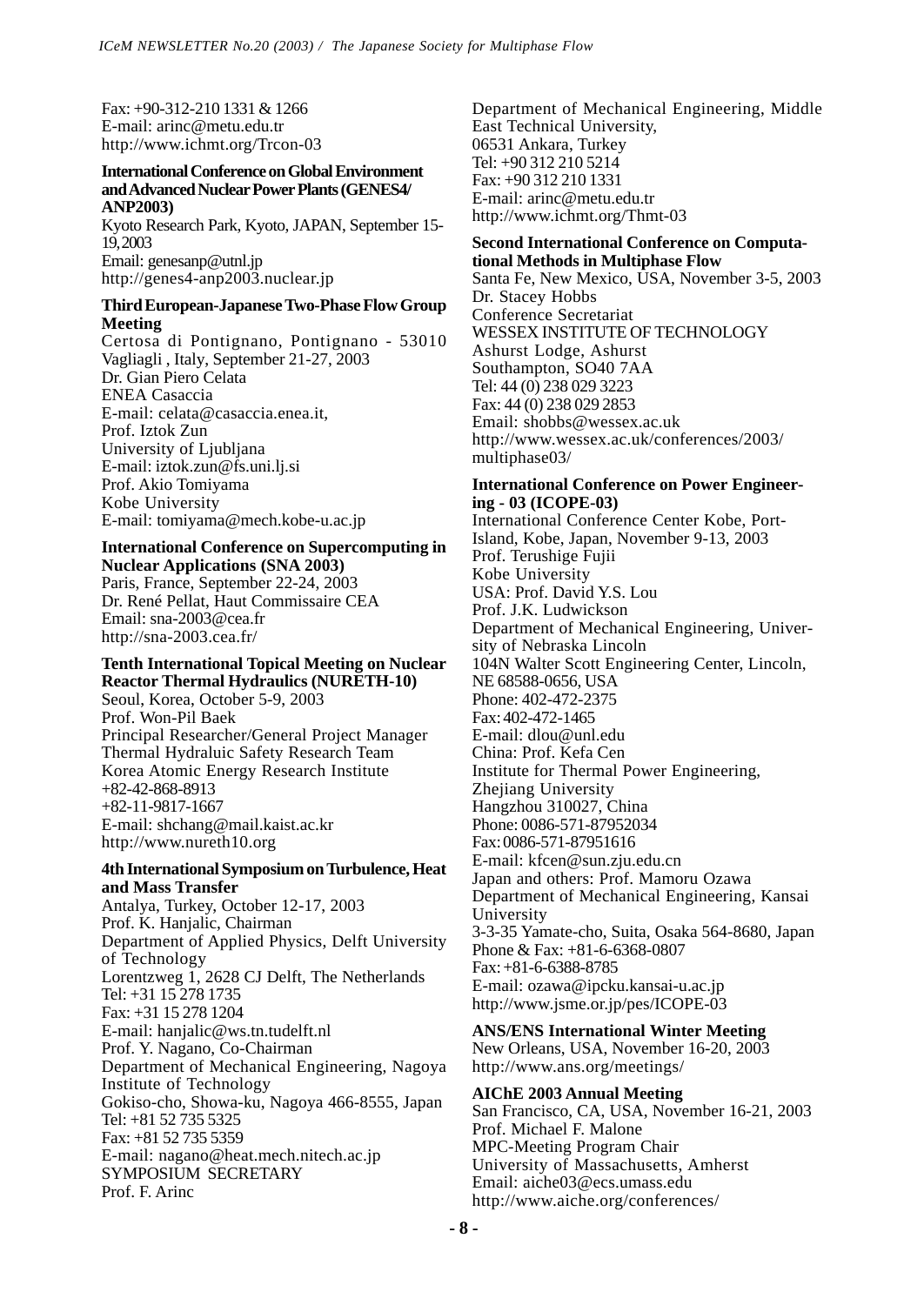#### **International Symposium on Micro-Mechanical Engineering (ISMME 2003)**

Tsuchiura, Ibaraki, Japan, December 1-2, 2003 Tsukuba, Ibaraki, Japan, December 3, 2003 Dr. Shigeki Hirasawa Mechanical Engineering Research Laboratory, Hitachi, Ltd. 502 Kandatsu, Tsuchiura, Ibaraki, 300-0013, Japan Tel: +81-298-32-4138 Fax: +81-298-32-2804 E-mail: hira@merl.hitachi.co.jp http://www.jsme.or.jp/ted/ISMME.html

#### **Third International Conference on Computational Fluid Dynamics in the Minerals & Process Industries**

Melbourne, AUSTRALIA, December 10-12, 2003 Dr. Phil Schwarz Science Advisor - Process Modelling & Devl'ment Coordinator - CFD Team CSIRO – Minerals Box 312 Clayton Sth, Victoria Australia 3169 Tel: +61-3 9545 8568 Fax: +61-3 9562 8919 Email: phil.schwarz@csiro.au http://www.cfd.com.au/cfdconf

#### **The 1st International Symposium on Micro & Nano Technology (ISMNT-1)**

Honolulu, Hawaii, USA, March 14-17, 2004 Dr. Makoto Inoue President Komatsu Electronics Inc. E-mail: makoto\_inoue@komatsu.co.jp http://www.ismnt.com

#### **CHT-04 Advances in Computational Heat Transfer**

Kirkenes, Norway, April 1-6, 2004 Prof. Graham de Vahl Davis Prof. Eddie Leonardi CFD Research Laboratory, School of Mech. & Manuf. Engineering, The University of NSW, Sydney, NSW, Australia 2052 Tel: (+61 2) 9385 4099 / 4254 Fax: (+61 2) 9663 1222 Email: cht04@cfd.mech.unsw.edu.au

#### **CHT-04: International Symposium on Advances in Computational Heat Transfer**

Kirkenes and Bergen, Norway, April 19-24, 2004 Professors Graham de Vahl Davis and Eddie Leonardi School of Mech. & Manuf. Engineering The University of New South Wales Sydney NSW AUSTRALIA 2052 Tel: +61 2 9385 4099 Fax: +61 2 9663 1222

Email: cht04@cfd.mech.unsw.edu.au http://cht04.mech.unsw.edu.au/

#### **5th International Conference on Multiphase Flow (ICMF-2004)**

Yokohama Pacifico Conference Center, Yokohama, Japan, May 31- June 3, 2004 Conference Chair Prof. Y. Matsumoto University of Tokyo Email: icmf@jsmf.gr.jp http://www.jsmf.gr.jp/icmf/

#### **RAD-04: International Symposium on Radiative Transfer**

Istanbul, Turkey, June 20-25, 2004 Professor M. Pýnar Menguç Department of Mechanical Engineering University of Kentucky Lexington, KY 40506-0108 Tel: +1 859-257- 2673 Fax: +1 859-257-3304 E-mail: menguc@engr.uky.edu Prof. Dr. Nevin Selcuk Department of Chemical Engineering Middle East Technical University 06531 Ankara Turkey Tel: +90-312-210 2603 Fax: +90-312-210 1264 E-mail: selcuk@metu.edu.tr http://www.ichmt.org/Rad-04

#### **3rd International Symposium on Two-Phase Flow Modelling and Experimentation (Pisa'04)**

Pisa, Italy, September 22- 24, 2004 Symposium Chairman: Prof. Gian Piero Celata ENEA Casaccia Email: celata@casaccia.enea.it Symposium Scientific Secretary: Prof. Paolo Di Marco University of Pisa Email: p.dimarco@ing.unipi.it http://www.ing.unipi.it/pisa04/

#### **The ILASS (Institute for Liquid Atomisation and Spray Systems) Europe meeting**

Nottingham, UK, September 2004 Prof. Barry Azzopardi School of Chemical, Environmental and Mining Engineering University of Nottingham University Park NG7 2RD Nottingham ENGLAND Tel: 44 (0) 115 951 4160 Fax: 44 (0) 115 951 4115 Email: barry.azzopardi@nottingham.ac.uk

#### **AIChE 2004 Annual Meeting**

Austin, TX, USA, November 7-12, 2004 http://www.aiche.org/conferences/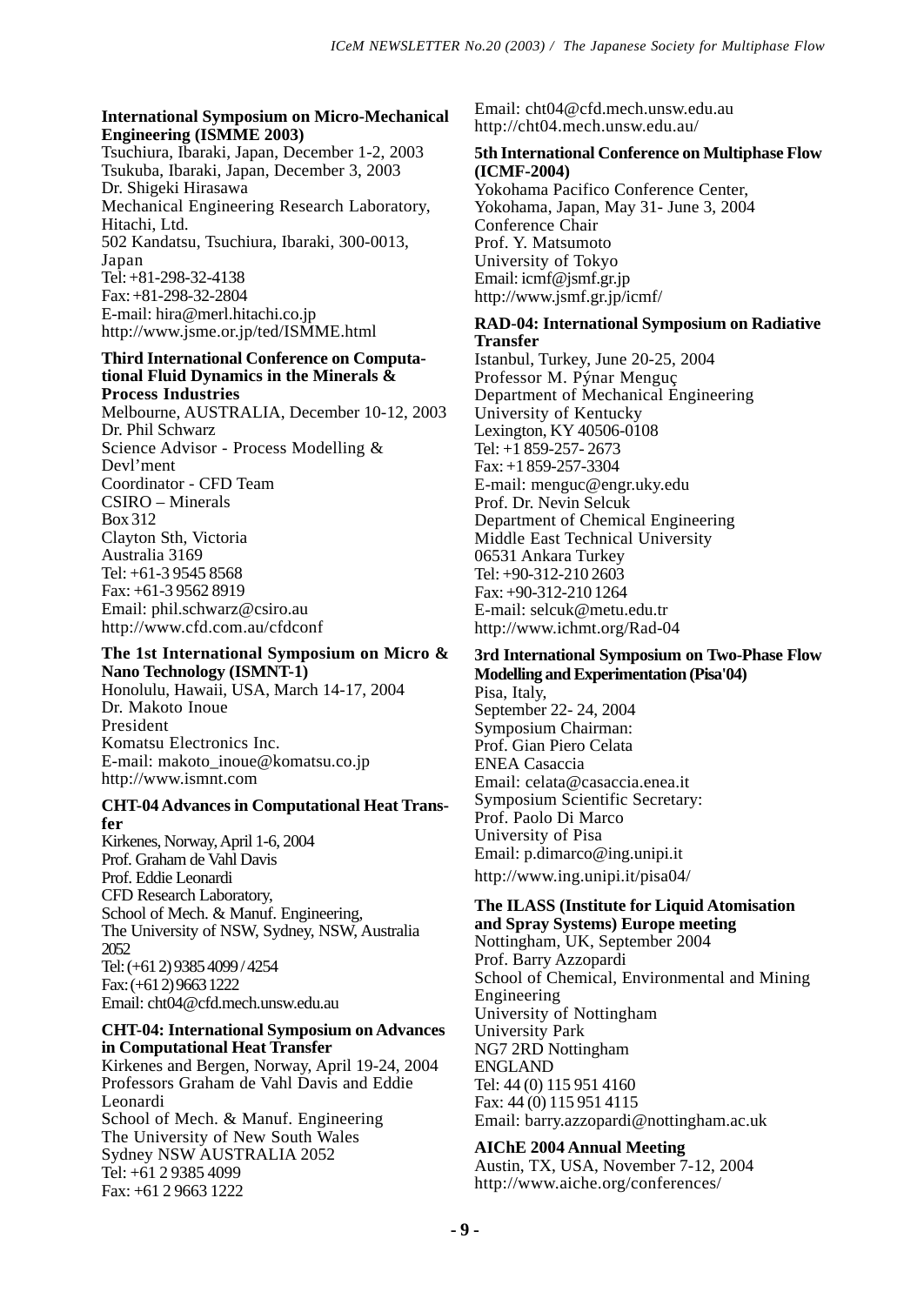| of Japan, which was opened to the foreign countries in 1859.<br>Matsumoto, Y. (Chair), Hishida, K. (Vice chair), Takemura,<br>F. (Secretary general), Tomiyama, A. (Scientific secretary), Mishima, K., Ozawa, M., Hagiwara, Y., Takamasa, T.,<br>is an international port city located in the Metropolitan Area<br>The Conference will be held in the PACIFIC CONVENTION<br>PLAZA YOKOHAMA Conference Center, Japan. Yokohama<br>exotic and entrepreneurial atmosphere. PACIFICO YOKO-<br>HAMA is a part of the newly developed water front area in<br>Since then, this city has been keeping an international,<br>Switzerland<br>Germany<br>Slovenia<br>Canada<br>Turkey<br>France<br>France<br>Russia<br>China<br>Japan<br>Japan<br>Japan<br>Japan<br>Japan<br>USA<br>USA<br>USA<br>USA<br>USA<br>USA<br>USA<br>$\mathbb{R}$<br>International Scientific Committee<br>Contact address: E-mail: icmf@jsmf.gr.jp<br>(Only Chairpersons are listed.)<br><b>Local Organizating Committee</b><br>Tsuchiya, K., Hosokawa, S., Takagi, S.<br>Prof. YADIGAROGLU, G. (Vice chair)<br>Prof. PROSPERETTI, A. (Vice chair)<br>Prof. HISHIDA, K. (Chair)<br>Prof. SOMMERFELD, M.<br>Prof. PODOWSKI, M.Z.<br>Prof. THEOFANOUS, T.<br>Prof. NIGMATULIN, R.<br>Prof. OZBELGE, T.A.<br>Prof. SAKAGUCHI, T.<br>Prof. SINCLAIR, J.L.<br>Prof. SERIZAWA, A.<br>Prof. PERKINS, R.J.<br>Prof. WALLIS, G.B.<br>Prof. SHERIF, S.A.<br>Prof. SHOUKRI, M.<br>Prof. STOCK, D.E.<br>Prof. ZHOU, L.-X.<br>Prof. OZAWA, M.<br>Prof. TAYLOR, A.<br>Prof. ZALESKI, S.<br>Prof. TSUII, Y.<br>Prof. ZUN, I.<br>Venue |                        |                        |                     | <b>LCMLF-2004</b>     |                  |                                 | www.jsmf.gr.jp/icmf/        |                           |                        |                      | <b>5th International Conference</b> |                          |                       | Multiphase Flow |                                    |                             |                                       | Announcement                 |                   | pue               |                    | <b>Call for Papers</b> |                     |                  |                    |                  |                   |                      |                  |                  |                  |                    |                     |                    |                    |                 |                       | May 31-June 3, 2004 |               | Yokohama Pacifico Conference Center, |                 | <b>JAPAN</b>   | Website: www.pacifico.co.jp/index-e.htm              |
|---------------------------------------------------------------------------------------------------------------------------------------------------------------------------------------------------------------------------------------------------------------------------------------------------------------------------------------------------------------------------------------------------------------------------------------------------------------------------------------------------------------------------------------------------------------------------------------------------------------------------------------------------------------------------------------------------------------------------------------------------------------------------------------------------------------------------------------------------------------------------------------------------------------------------------------------------------------------------------------------------------------------------------------------------------------------------------------------------------------------------------------------------------------------------------------------------------------------------------------------------------------------------------------------------------------------------------------------------------------------------------------------------------------------------------------------------------------------------------------------------------------------------------------------------------------------------------------|------------------------|------------------------|---------------------|-----------------------|------------------|---------------------------------|-----------------------------|---------------------------|------------------------|----------------------|-------------------------------------|--------------------------|-----------------------|-----------------|------------------------------------|-----------------------------|---------------------------------------|------------------------------|-------------------|-------------------|--------------------|------------------------|---------------------|------------------|--------------------|------------------|-------------------|----------------------|------------------|------------------|------------------|--------------------|---------------------|--------------------|--------------------|-----------------|-----------------------|---------------------|---------------|--------------------------------------|-----------------|----------------|------------------------------------------------------|
|                                                                                                                                                                                                                                                                                                                                                                                                                                                                                                                                                                                                                                                                                                                                                                                                                                                                                                                                                                                                                                                                                                                                                                                                                                                                                                                                                                                                                                                                                                                                                                                       |                        |                        |                     |                       |                  |                                 |                             |                           |                        |                      |                                     |                          |                       |                 |                                    |                             |                                       |                              |                   |                   |                    |                        |                     |                  |                    |                  |                   |                      |                  |                  |                  |                    |                     |                    |                    |                 |                       |                     |               |                                      |                 |                | Yokohama, known as "Minato Mirai 21" or "Future Port |
|                                                                                                                                                                                                                                                                                                                                                                                                                                                                                                                                                                                                                                                                                                                                                                                                                                                                                                                                                                                                                                                                                                                                                                                                                                                                                                                                                                                                                                                                                                                                                                                       | <b>Governing Board</b> | Professor BATAILLE, J. | Professor FABRE, J. | Professor HISHIDA, K. | Professor KIM, M | Professor MATSUMOTO, Y. (Chair) | Professor MICHAELIDES, E.E. | Professor PROSPERETTI, A. | Professor REEKS, M. W. | Professor ROCO, M.C. | Professor SOMMERFELD, M.            | Professor THEOFANOUS, T. | Professor ZHOU, L.-X. |                 | International Organizing Committee | Prof. MATSUMOTO, Y. (Chair) | Prof. MICHAELIDES, E. E. (Vice chair) | Prof. FABRE, J. (Vice chair) | Prof. AKHATOV, I. | Prof. ARITOMI, M. | Prof. BATAILLE, J. | Prof. BOHNET, M.W      | Prof. BRENNEN, C.E. | Prof. CECCIO, S. | Prof. CELATA, G.P. | Prof. CRESPO, A. | Prof. CROWE, C.T. | Prof. DELHAYE, J.-M. | Prof. DRAHOS, J. | Prof. EATON, J.K | Prof. FUKANO, T. | Prof. GIDASPOW, D. | Prof. HANRATTY, T.J | Prof. HETSRONI, G. | Prof. HEWITT, G.F. | Prof. ISHII, M. | Prof. KARABELAS, A.J. | Dr. KIM, J. H.      | Prof. Km, M.H | Prof. LAHEY, R.T                     | Prof. LANCE, M. | Prof. LOTH, E. | Prof. MAEDA, M                                       |

**Tarihi**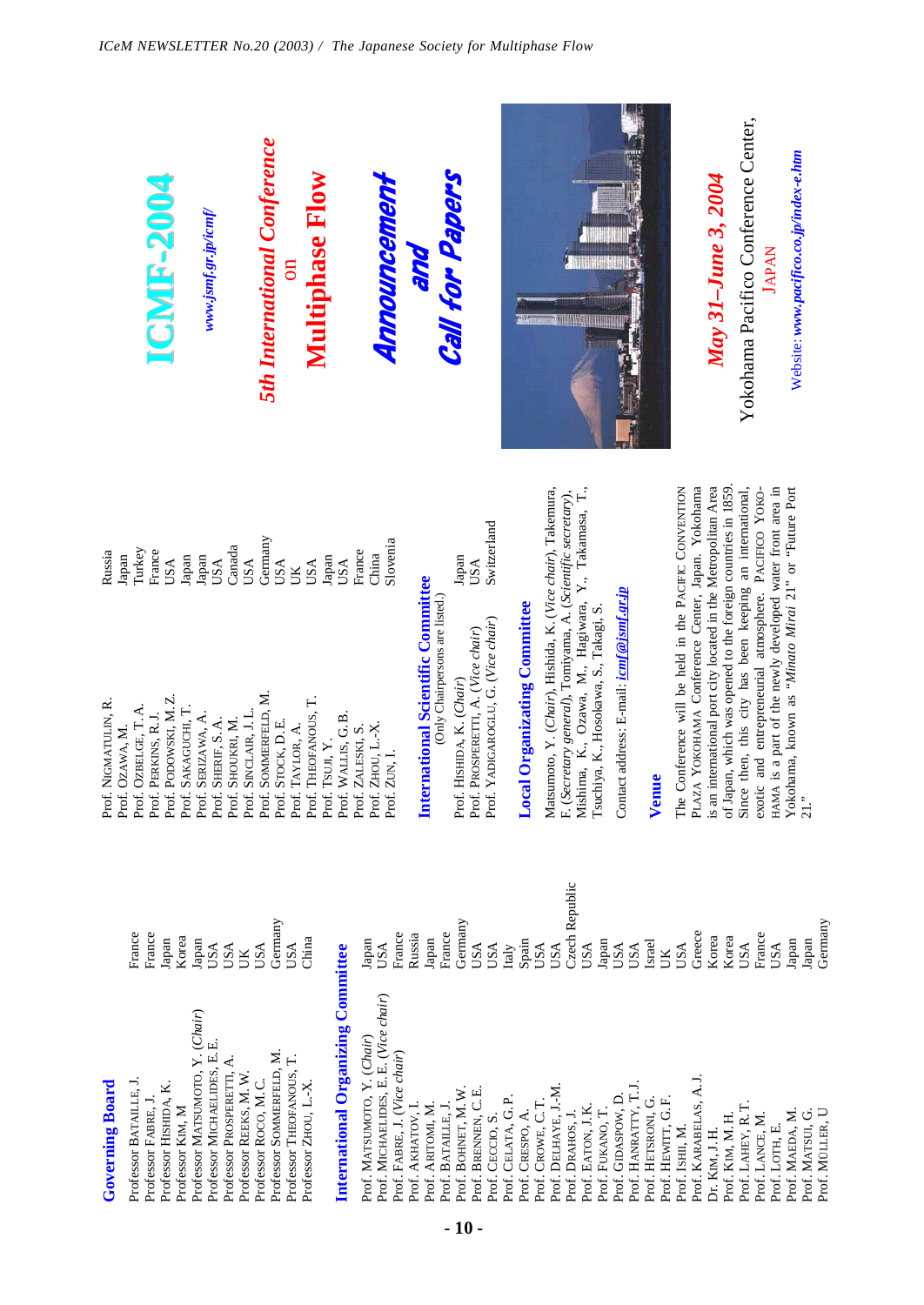

### **Scope**

This Conference, ICMF-2004, is the 5th in a series of International Conferences on Multiphase Flow: the first one was held in TSUKUBA, Japan in 1991; the second ICMF'95 in KYOTO, Japan in 1995; the third ICMF'98 LYON, France in 1998; and the 4th ICMF-2001 in ences is to bring together researchers from all countries ing multiphase flow in promoting the exchange of new This Conference, ICMF-2004, is the 5th in a series of ICMF'95 in KYOTO, Japan in 1995; the third ICMF'98 in LYON, France in 1998; and the 4th ICMF-2001 in NEW ORLEANS, USA in 2001. The aim of these conferences is to bring together researchers from all countries and experts from all disciplines and applications involv-International Conferences on Multiphase Flow: the first one was held in TSUKUBA, Japan in 1991; the second ORLEANS, USA in 2001. The aim of these conferand experts from all disciplines and applications involving multiphase flow in promoting the exchange of new ideas, results and techniques. ideas, results and techniques.

The scope covered by the Conference will be divided The scope covered by the Conference will be divided into five major areas: into five major areas:

- A. Constituent Elements of Multiphase Flows A. *Constituent Elements of Multiphase Flows*
	- **B.** Adiabatic Multiphase Flows B. *Adiabatic Multiphase Flows*
		- C. Diabatic Multiphase Flows C. *Diabatic Multiphase Flows*

**- 11 -**

D. Advanced Models and Instrumentations D. *Advanced Models and Instrumentations* E. Applications E. *Applications*

courage communications between all those working on courage communications between all those working on We hope that this Conference will facilitate and en-We hope that this Conference will facilitate and enmultiphase flows, especially towards new ideas and apmultiphase flows, especially towards new ideas and approaches in multiphase flow research. proaches in multiphase flow research.

## **Technical Program Technical Program**

The Program will consist of: The Program will consist of:

- 1) Four Plenary lectures, 1) Four Plenary lectures,
- 2) Ten Keynote lectures for Scope A through E, and 2) Ten Keynote lectures for Scope A through E, and
	- 3) Oral and poster presentations. 3) Oral and poster presentations.

### Presentation **Presentation**

Overhead projectors and multimedia projectors with PCs will be available for lectures and orals. Posters will be displayed on a board (details will be announced later in Overhead projectors and multimedia projectors with PCs will be available for lectures and orals. Posters will be displayed on a board (details will be announced later in The official language of the Conference will be English. The official language of the Conference will be English. the website). the website).

### Registration **Registration**

The registration fee covering the conference participation, conference proceedings, banquet and coffee breaks is 65,000 yens (on-site registration) or 55,000 yens (early registration). For students, it will be 30,000 yens (on-site Accommodation is NOT included. Specific information about accommodation will be available due course in the The registration fee covering the conference participation, conference proceedings, banquet and coffee breaks is 65,000 yens (on-site registration) or 55,000 yens (early registration). For students, it will be 30,000 yens (on-site Accommodation is NOT included. Specific information or 25,000 yens (early registration). registration) or 25,000 yens (early registration). about accommodation will be available due course in the registration) website.

## **Conference Proceedings Conference Proceedings**

All accepted contributions will appear in the proceedings (in CD-ROM) of the Conference. The proceedings will be made available to participants during the registration All accepted contributions will appear in the proceedings (in CD-ROM) of the Conference. The proceedings will be made available to participants during the registration at the Conference. at the Conference.

### Contributions **Contributions**

1, 2003. An abstract should be on one A4 (or letter) page, Abstracts of the proposed contributions should be sent to the local organization, *via Web*, no later than September including tables and figures if any, with two-column format given in the website and contain the title of the Abstracts of the proposed contributions should be sent to the local organization, via Web, no later than September 1, 2003. An abstract should be on one A4 (or letter) page, including tables and figures if any, with two-column format given in the website and contain the title of the proposal and the name(s) of author(s). proposal and the name(s) of author(s).

All contributors will be informed before November 1, 2003 whether their proposal was accepted, in Oral or Poster presentation, by the scientific committee. Further information on the preparation of full-length manuscripts for the Conference proceedings will also be provided to All contributors will be informed before November 1, 2003 whether their proposal was accepted, in Oral or Poster presentation, by the scientific committee. Further information on the preparation of full-length manuscripts for the Conference proceedings will also be provided to the contributors in November, 2003 on the website. the contributors in November, 2003 on the website.

### **Deadlines Deadlines**

Receipt of full-length manuscripts **March 1, 2004** Receipt of full-length **manuscript**s **September 1, 2003** Receipt of one-page **abstract**s Receipt of one-page abstracts Notification of acceptance **November 1, 2003** Notification of acceptance September 1, 2003 November 1, 2003 **March 1, 2004** 

# **Supporting Organization Supporting Organization**

The Japanese Society for Multiphase Flow (JSMF) The Japanese Society for Multiphase Flow (JSMF)